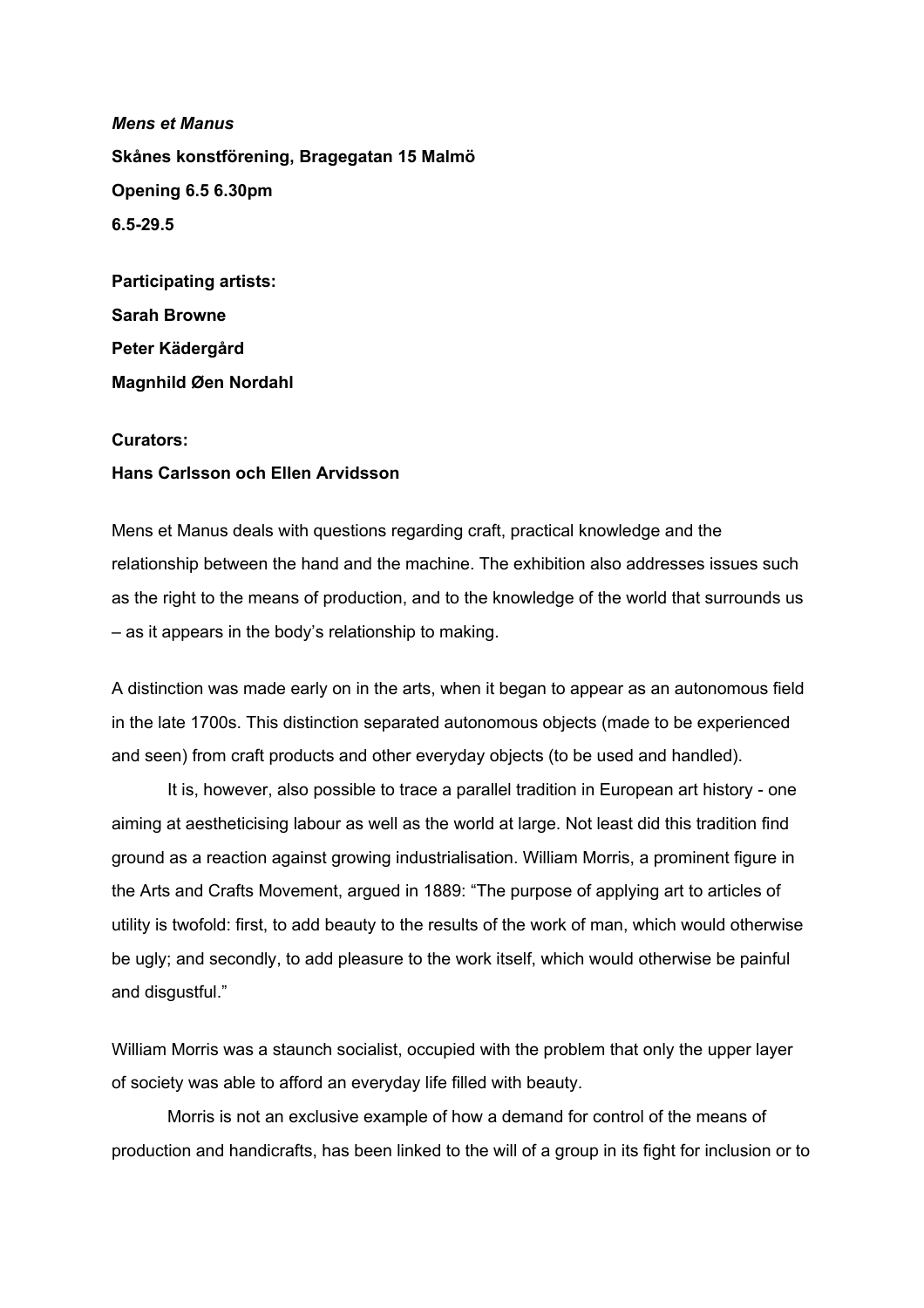obtain recognition of its labour. An example from the arts, in the 20th century, is the exhibition *Kvinnfolk*, which took place at Malmö Konsthall in 1975. Its curators wanted to give recognition to the art, craft and work of women from the beginnings of industrialisation until the present time. The organisers stated the aim of the exhibition was to "begin to remember, to retrieve knowledge, collect strength and inspiration from history, to then move forward with full force and recapture our lost culture. Thus it is not the old handicraft we are recapturing, but the tasks and the tools. Through control over the work we create we will then shape the culture we want to have."

Mens et Manus partly addresses the same territory as the aforementioned references, here, however, the question is perhaps first and foremost, where the practical knowledge is actually located, and only secondly how this knowledge is accessed (and by whom). A discussion taking place not least in the light of the emergence of new digital production capabilities, increasingly linked and continuously available to more and more people.

An example of this is Magnhild Øen Nordahl's video, *How to Make a Utah Teapot* in which we see a highly experienced ceramicist, during her making of a "Utah Teapot", a standard reference object for 3D modelling. The object, which is virtual in origin, is materialised in the real world with traditional craft techniques through the potter's hands. Nordahl is interested in this type of transformation of knowledge: from an analog to a digital world. In her installation *Occupational Knots* she combines allusions to the importance of knots in various craft techniques, with references to the scientific use of knots, both metaphorically and in scientific research.

The last words in Sarah Browne's film *The Invisible Limb* reads "Can we redeem beauty For Use?". The voiceover poses this closing question subsequent to the main narrative, which partly reflects on why the sculptor Charlotte Posenenske ceased making art, instead working as a sociologist with a focus on wage structures and the work environment. The voiceover states that this happened due to a distrust of art and its visual surface, a surface that tends to hide other realities: crafts, work and unfair production conditions. Is art nothing but a dream of avoiding work? A dream inherited from ancient philosophers who let slaves and women maintain the daily workload, allowing themselves to engage in contemplation and creative activities? The subject of the narrator's polemic invocation specifically concerns the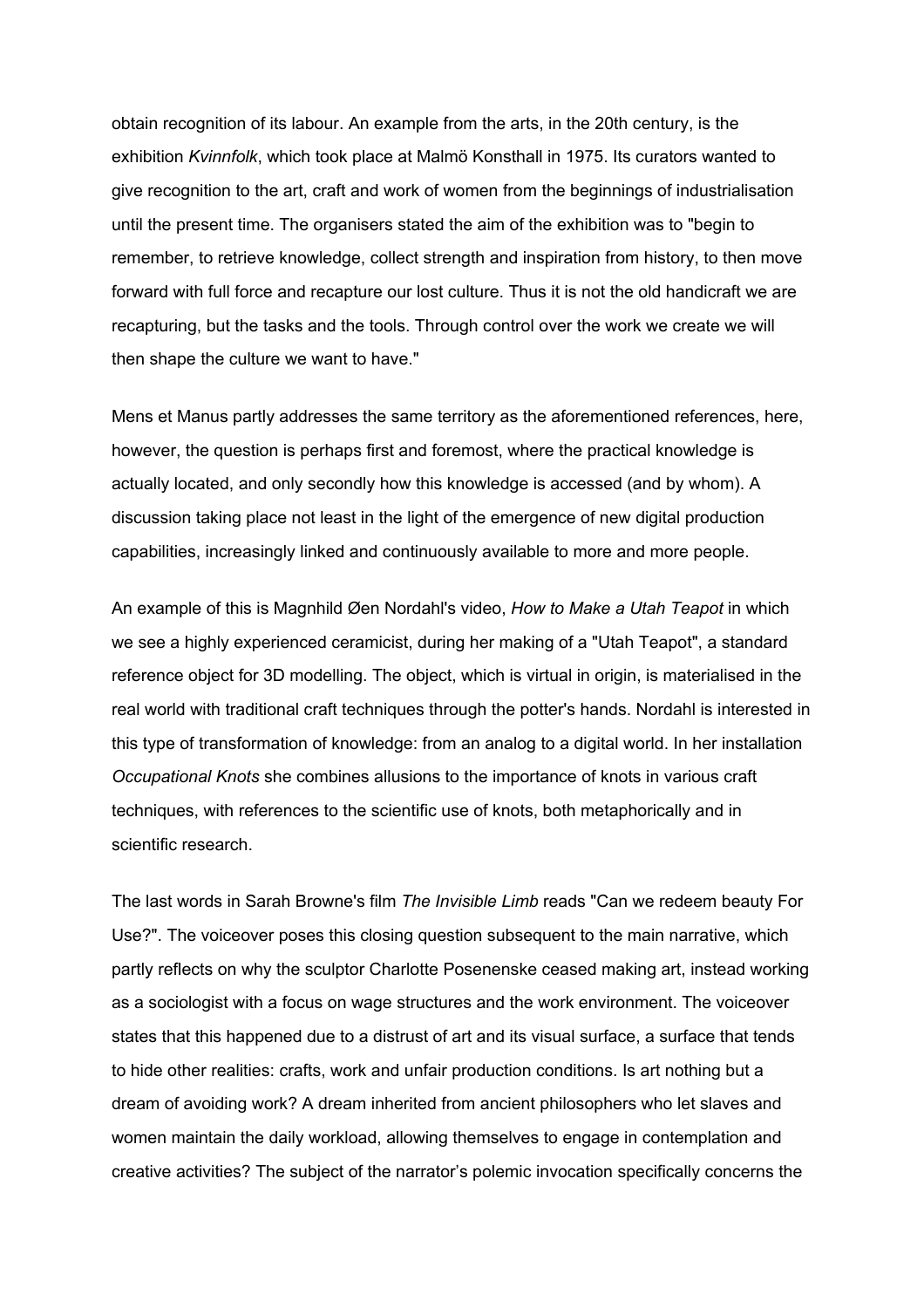question about whose actual work is valued (and whose work deserves to be called art or craft), and on what grounds.

Peter Kädergård's visual world, on the other hand, offers perspectives on what industrial society can actually offer in terms of access to creative making. His imagery appears somewhat dystopian, constituted by a mix of broken machines and technical devices, given new meaning through the installation format (not without a certain absurd humour). However, the functions of these installations (such as creating repetitious music-like sounds) are, to an extent, also being controlled by someone with awareness and pathos enough to self-define their own performance as a craft.

#### Notes:

*Kvinnfolk*, Utställningskatalog, Malmö Konsthall, 1975. William Morris, "The Arts and Crafts of To-day", 1889. Quotation from www.marxists.org

### **Sarah Browne**

*The Invisible Limb* **Film, 20 min, 2014 Credits: Directed, written and edited by Sarah Browne Featuring: Cynthia Moran Cinematography: Kate McCullough Camera: Kate McCullough, Sarah Browne Voiceover: Amanda Elena Conrad Composition: Alma Kelliher Choreography: Fearghus Ó Conchúir Research assistants: Christin Müller, Laura Wünsche Archives: Hessischer Rundfunk, WDR mediagroup Translation: Petra Gaines Colourist: John Beattie Special thanks to Burkhard Brunn, Jessica Foley, Natascha Reigger, Fire Station Artist Studios, Dublin, and Weltkulturen Museum, Frankfurt Commissioned by basis, Frankfurt.**

*The Invisible Limb* is the third in a series of works that address issues of gendered labour and representation. This latest film is partly addressed to deceased Frankfurt artist Charlotte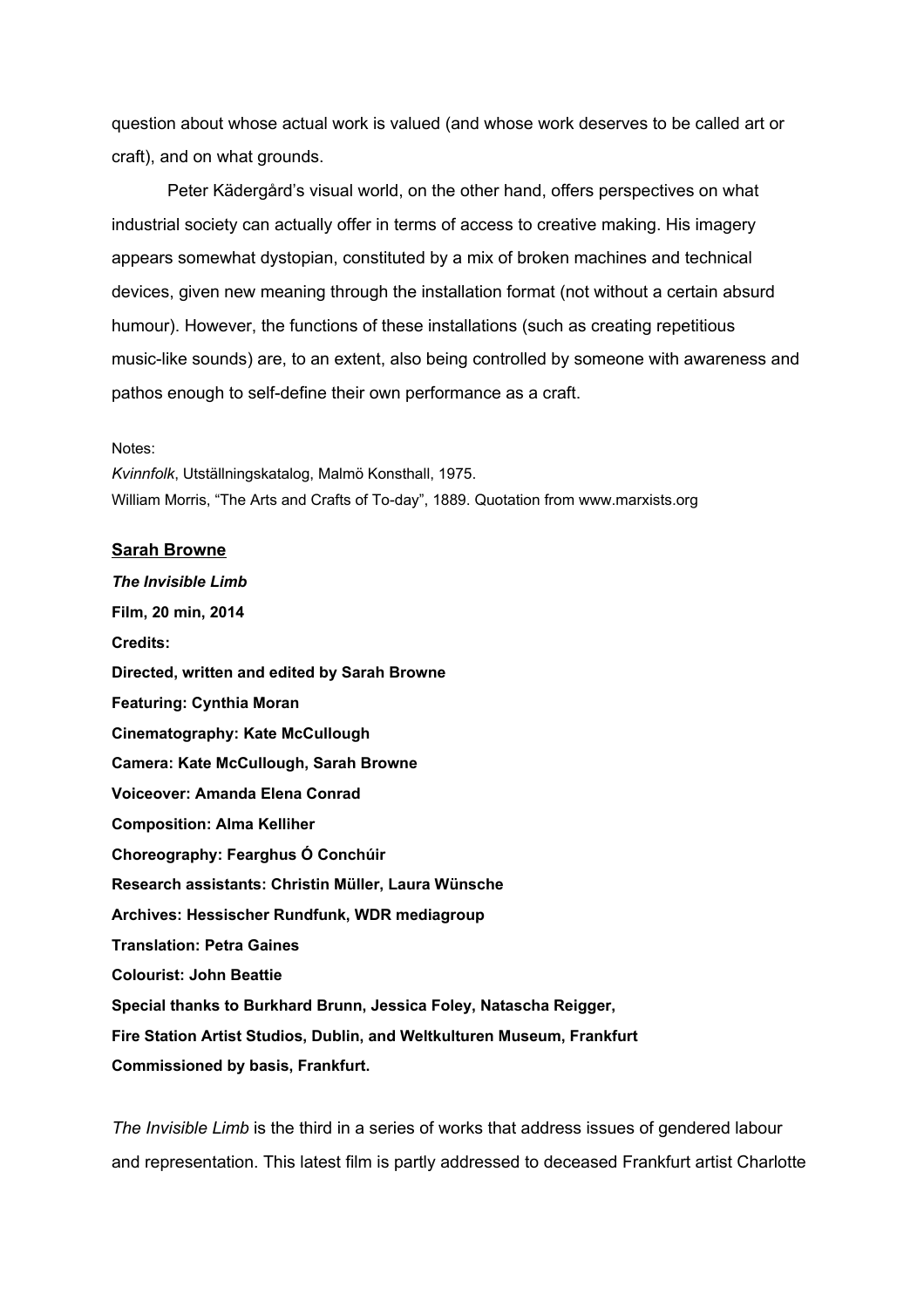Posenenske, renowned both for her rigorous artistic oeuvre and her eventual cessation of art production in favour of practising sociology, focusing on the study of wage labour conditions and factory processes. Browne works with another artist of Posenenske's generation, one born in the same year; Irish sculptor Cynthia Moran, who followed an entirely different political and artistic trajectory. Shot partly on location at the Giant's Causeway, Co. Antrim, the film stages a series of unlikely correspondences through sculptural objects and ideas of mimesis, technology and the magic of apparently costless production.

Sarah Browne is an artist based in Ireland. Her research-based practice investigates the materiality of knowledge, attending to the intersection of invisible structures of power with bodily experience. This sculptural practice includes writing, publishing, performance and public projects, encountered both within and outside gallery environments, as well as extensive collaboration.

# **Peter Kädergård**

*A Source of Uncertainty* **Mixed media installation, 2015**

**+**

*Without a Mind My Body is Dumb and Blind* **Mixed media installation, 2015**

*You Say I Am Mean Like a Machine, But What kind of Machine Do You Mean***, #8 Collage,243x137 cm, 2014**

A Source of Uncertainty is a machine/sculpture: a "multi -media machine" playing audiovisual material. The work is composed of found objects, ranging from cassette recorders, video recorders, computers and even furniture. *A Source of Uncertainty* is combined with collages from the series *You Say I am Mean Like a Machine, But What Kind of Machine Do You Mean*, which is made up of pictures of various mechanical devices and structures. Also in this case, the fragments are combined into new objects 2D mechanisms, inspired by dystopian doom machines.

Peter Kädergård works with mixed media installation, video and collage. He is based in Helsingborg and Gothenburg. Kädergård works with the experiences of Western popular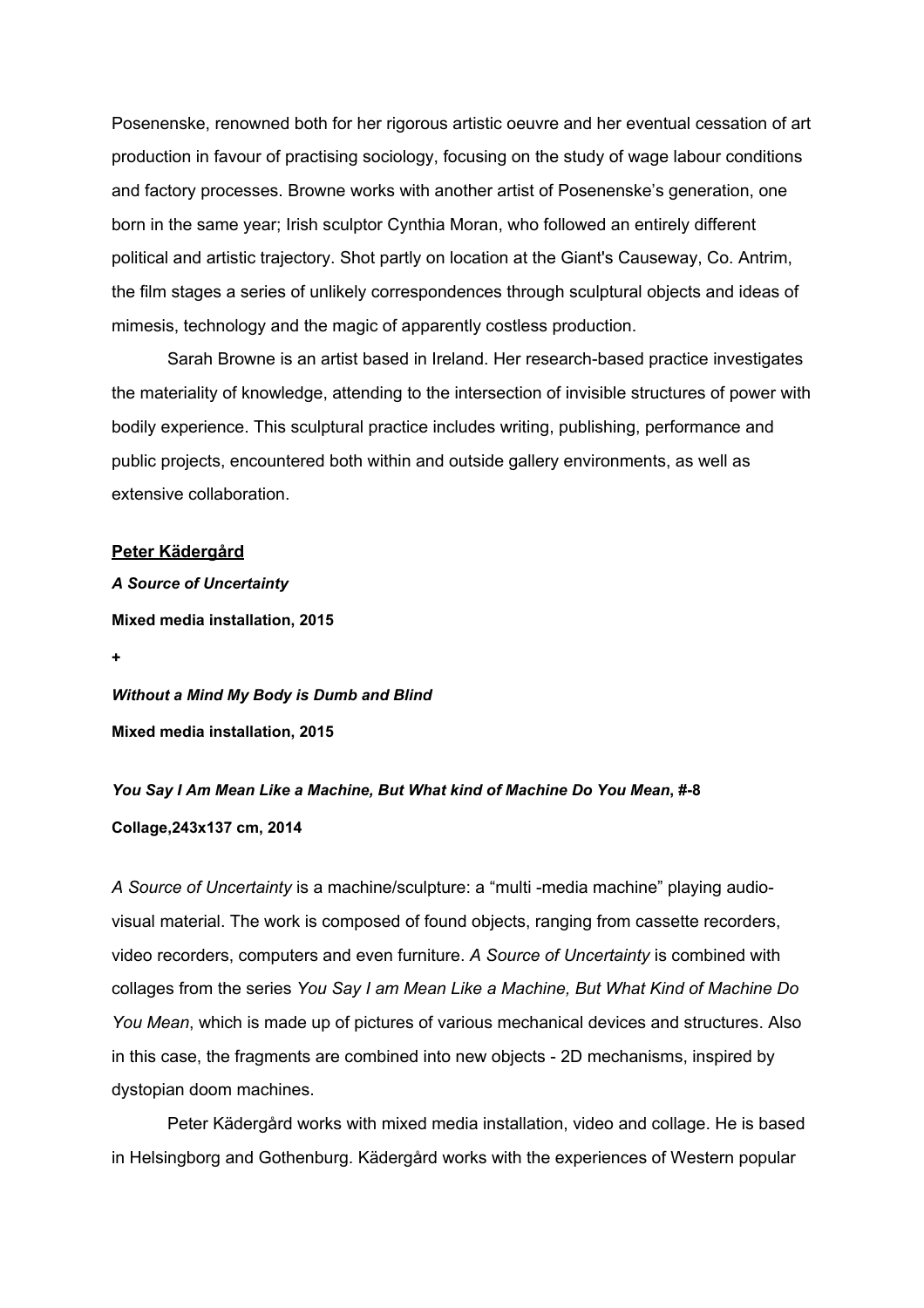culture; and how imagination can be reconsidered though its reconstruction. Kädergård's art often lingers between the non-functioning and complete failure. His collage-based method often results in kinetic art: moving, reverberating, mechanical sculptures, which together constitute a surreal imagery, turning low tech into high tech and vice versa.

### **Magnhild Øen Nordahl**

#### *Occupational Knots*

### **Installation, 2014:**

**1.** *We think of the string as having no thickness.* **Polyester , pine. Dimensions of box: 33x19x75 cm.**

**2.** *Trivial, Nontrivial, Impossible***. Aluminium, acrylic tubes, pear tree wood, steel, synthetic rope, cotton rope, pigmented concrete, carved linden wood, pine. Dimensions: 170x62x111 cm 3.** *Alternating out here.* **Synthetic rope. 400 cm x 1,8 cm**

**4.** *Looking at axis from all different vantage points.* **Ledframed glass, painted pine.**

**Dimensions of pink frame: 33,5x31x3 cm**

**5.** *The knot is infinitely far away.* **Plaster, styrofoam, painted pine, cotton rope. Dimensions of blue structure: 187x83x67 cm.**

**6.** *Twist Untwist Unpoke Poke Slide.* **Spray painted steel tubes, synthetic rope, cotton rope, painted spruce. Dimensions of grey box: 56x21x21 cm**

# *Pb?You?He?*

**Fanzine shown on flat screen. The fanzine gathers pages from** *The Ashley Book of Knots***, diverse books on topology and mathematical knot theory, and step by step guides for different knots, 2014**

*How to Make a Utah Teapot* **Video, 10.55 min, 2016 Filmed by Anders Hultgreen Produced with the kind support of Bergen Centre for Electronic Art and Bergen Kommune**

*Occupational Knots* is a series of sculptures based on knots, as they appear in the encyclopaedic guide *The Ashley Book of Knots* (1944); more specifically a chapter in this book, featuring knots particularly suitable for various professions. The book's author, Clifford W. Ashley, describes how various professional practical problems can be solved with the